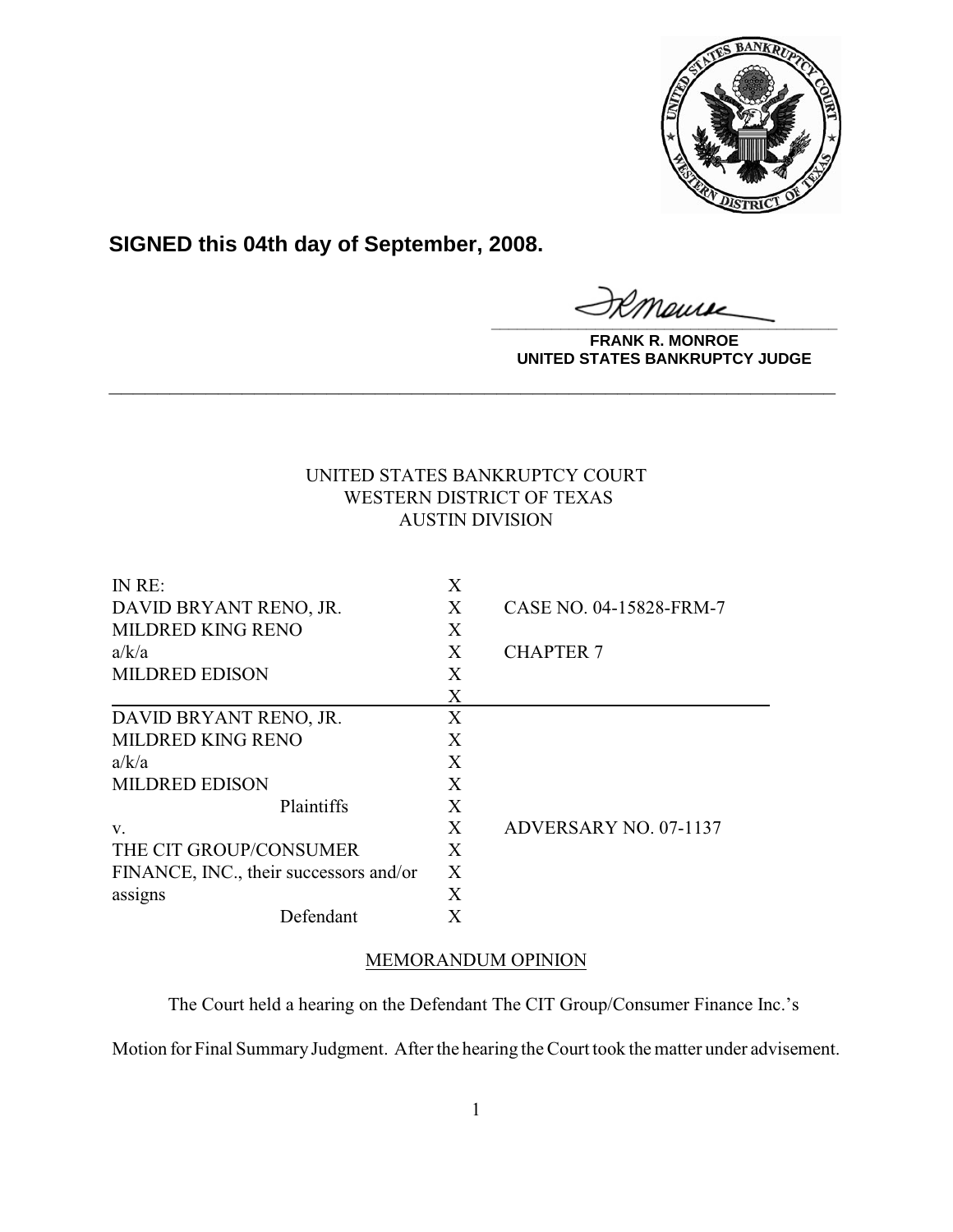This summary judgment arises out of a Complaint to Determine Validity of a Lien Against Real Property and for Forfeiture of Principal and Interest, Filed Pursuant to Federal Rule Bankr. Pro. 7001(2) and (9). This Court has jurisdiction of this proceeding pursuant to 28 U.S.C. §1334(a) and (b), 28 U.S.C. §157(a) and (b)(1), 28 U.S.C. §151 and the Standing Order of Reference of all bankruptcy related matters by the United States District Court, Western District of Texas. This Memorandum Opinion is being issued in accordance with Bankruptcy Rule 7056 as a statement regarding material facts not in genuine dispute and conclusions of law based thereon.

## Facts

This action arises from a home equity loan that Plaintiffs obtained from Defendant. Plaintiffs originally purchased the real property and a manufactured home made the basis of this adversary proceeding in September and October 1996 respectively. There were separate lenders for the real property and the manufactured home. The CIT Group held the note on the manufactured home. The Original Certificate of Ownership with respect to the manufactured home dated November 25, 1996 indicates The CIT Group as the first lien holder. Plaintiffs' Exhibit 5. On or about August 24, 2000, CIT extended credit to the Plaintiffs in the amount of \$84,960.00 to consolidate the loans on the real property and the manufactured home. In connection with this extension of credit, Defendant required Plaintiffs to sign a Promissory Note together with riders attached ("Note"). To secure repayment of the Note, Plaintiffs executed a Home Equity Deed of Trust together with a Rider to Deed of Trust attached ("Deed of Trust"). The Deed of Trust granted Defendant a security interest in that certain real property legally described as follows:

Lot Six (6), Block I, ESTATES AT WILBARGER CREEK SECTION THREE, a subdivision in Travis County Texas according to the map or plat of record in Volume 86, Pages 129A-133A, Plat Records of Travis County, Texas (hereinafter referred to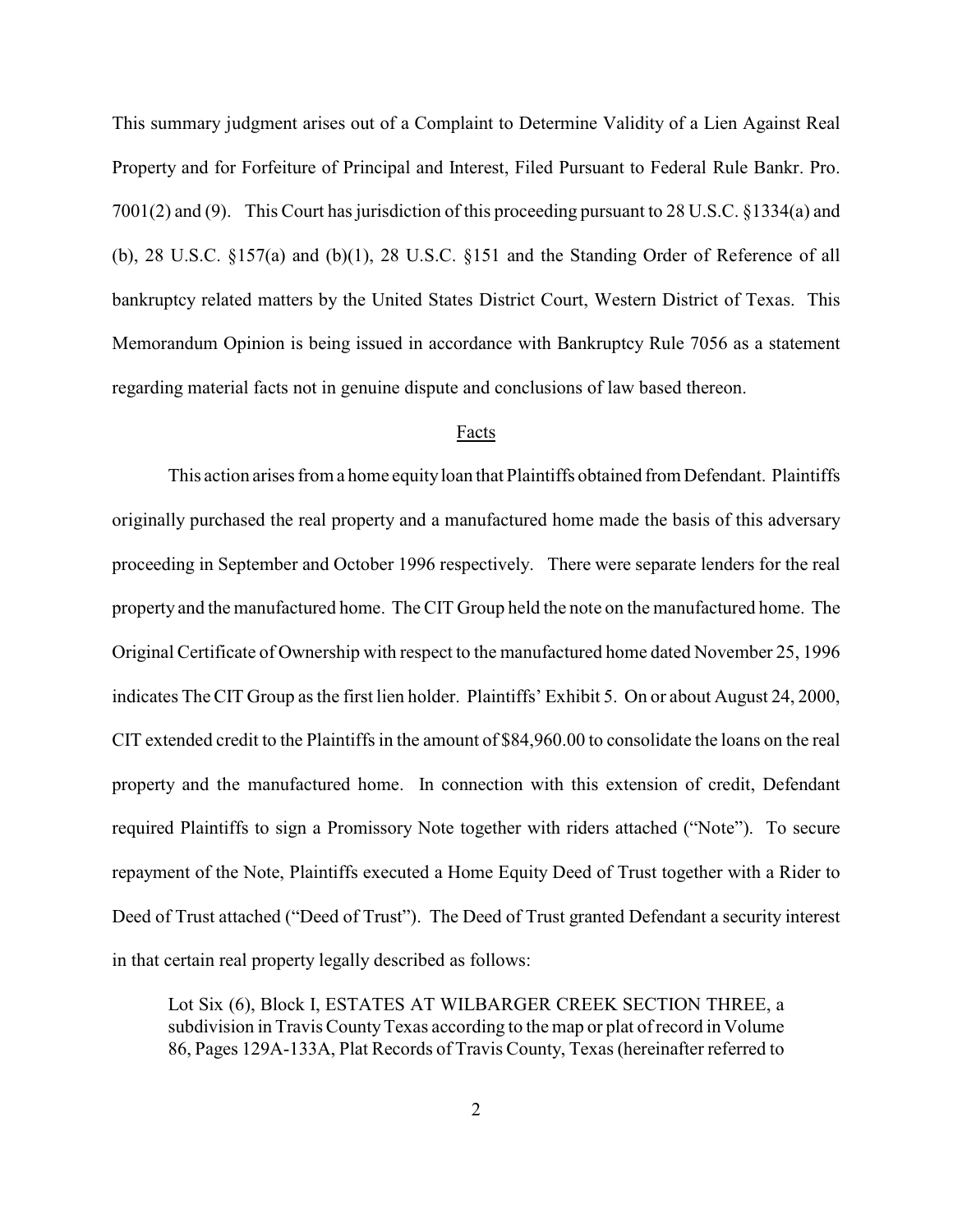## as "Property").

The Deed of Trust also granted CIT a lien upon that certain manufactured home legally described as follow:

## USED 1996 CORNERSTONE SILHOUETTE, Bearing Identification Numbers SHA04033A, SHA04033B (Hereinafter referred to as the "Manufactured Home").

A Fair Market Value Statement prepared byCIT and signed by the Plaintiffs claims the value of the Property and Manufactured Home as of August 24, 2000 was \$118,000.00-"as fixed by the attached appraisal." Plaintiffs claim that the actual fair market value of the Property at the time of closing is far less than the value necessary to support the constitutional loan-to-value requirement of 80% pursuant to Art. 16,  $\S 50(a)(6)(B)$ .

 Defendant also provided Plaintiffs a copy of the Form HUD-1 Settlement Statement ("HUD-1") prepared in connection with CIT's extension of credit. The HUD-1 sets forth various charges paid by Plaintiffs at closing. Plaintiffs claim that CIT required payment of fees to originate, evaluate, maintain, record, insure and service the extension of credit in a total amount of \$6,423.10 in violation of the home equity statute. The Texas Constitution requires that borrowers pay fees of up to only 3% of the amount loaned pursuant to Art. 15,  $\S50(a)(6)(E)$ .

In addition, the HUD-1 sets forth that Plaintiffs paid \$45,312.56 of the total extension of credit to repay in full the purchase money loan to CIT for the Manufactured Home in addition to the amount needed to pay off the Property. Plaintiffs claim that because Defendant extended this credit prior to the effective date of Art. 16,  $\S50(a)(8)$ , the credit it extended was under Art. 16,  $\S50(a)(6)$ and the manner which the credit was extended violated  $\S$ § 50(a)(6)(H) and (Q)(i).

On or about July 13, 2007, Plaintiffs notified bankruptcy counsel for CIT by certified mail,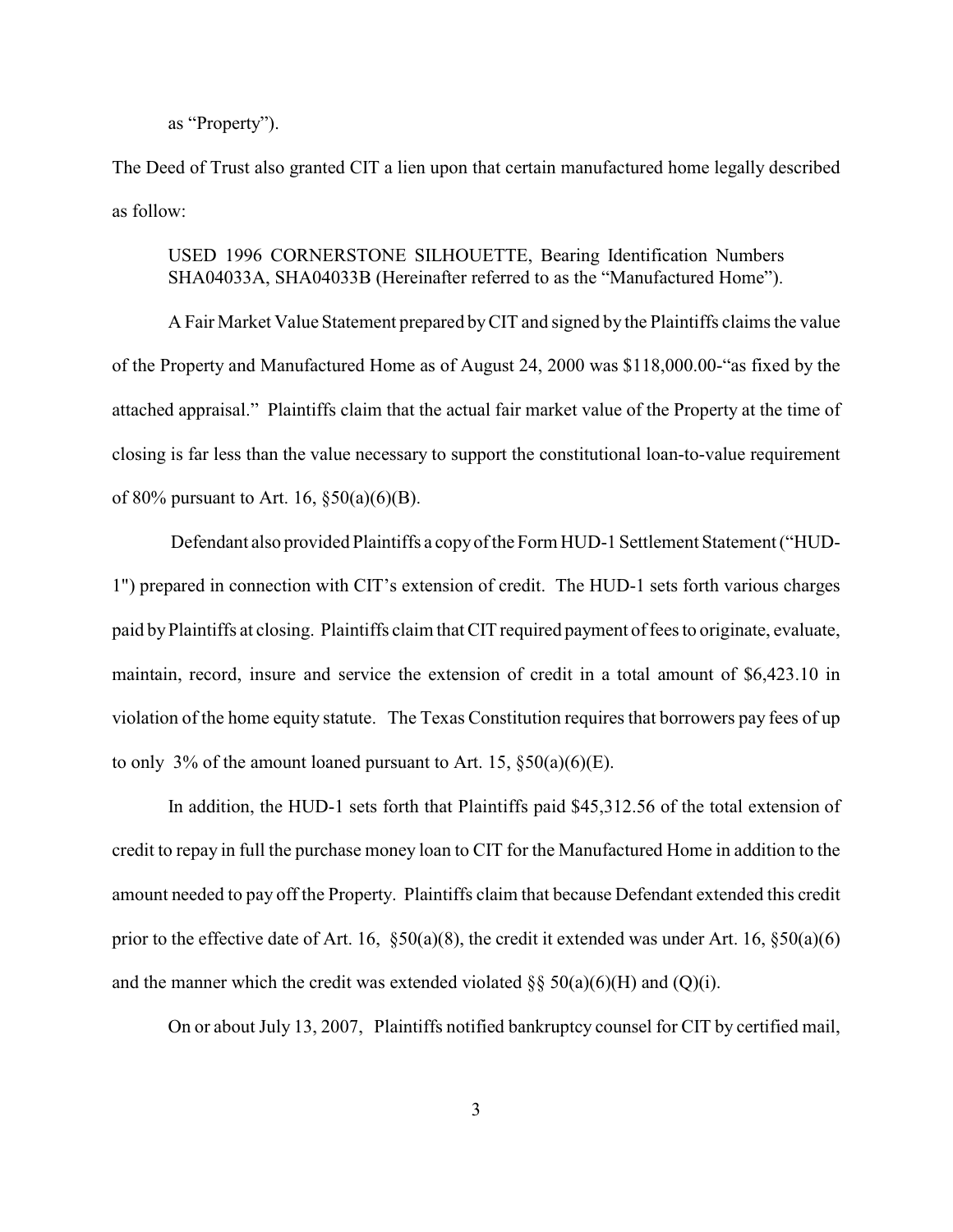return receipt requested of CIT's failure to comply with certain obligations placed on Defendant by Texas Constitution, Article XVI,  $\S50(a)(6)(A)$ -(Q). Defendant responded to Plaintiffs denying each of the alleged failures to comply identified by Plaintiffs. Defendant now brings its Motion for Final Summary Judgment on all counts.

## Conclusions of Law

Summary judgment shall be rendered when the pleadings, depositions, answers to interrogatories, and admissions on file, together with the affidavits, if any, show that there is no genuine issue as to any material fact and that the moving party is entitled to judgment as a matter of law. Fed. R. Civ. P. 56(c); *Celotex Corp. v. Catrett,* 477 U.S. 317, 323-325, 106 S.Ct. 2548, 91 L.Ed. 2d 265 (1986); *Ragas v. Tennessee Gas Pipeline Co.*, 136 F.3d 455, 458 (5<sup>th</sup> Cir. 1998). A dispute regarding a material fact is "genuine" if the evidence is such that a reasonable jury could return a verdict in favor of the nonmoving party. *Anderson v. Liberty Lobby, Inc.,* 477 U.S. 242, 248 106 S.Ct. 2505, 91 L.Ed. 2d 202 (1986). When ruling on a motion for summary judgment, the court is required to view all inferences drawn from the factual record in the light most favorable to the nonmoving party. *Matsushita Elec. Indus. Co. v. Zenith Radio,* 475 U.S. 574, 587, 106 S.Ct. 1348, 89 L.Ed. 2d 538 (1986).

Once the moving party has made an initial showing that there is no evidence to support the nonmoving party's case, the party opposing the motion must come forward with competent summary judgment evidence of the existence of a genuine fact issue. *Matsushita,* 475 U.S. at 586. Mere conclusory allegations are not competent summary judgment evidence, and thus are insufficient to defeat a motion for summary judgment. *Eason v. Thaler*, 73 F.3d 1322, 1325 (5<sup>th</sup> Cir. 1996). Unsubstantiated assertions, improbable inferences and unsupported speculation are not competent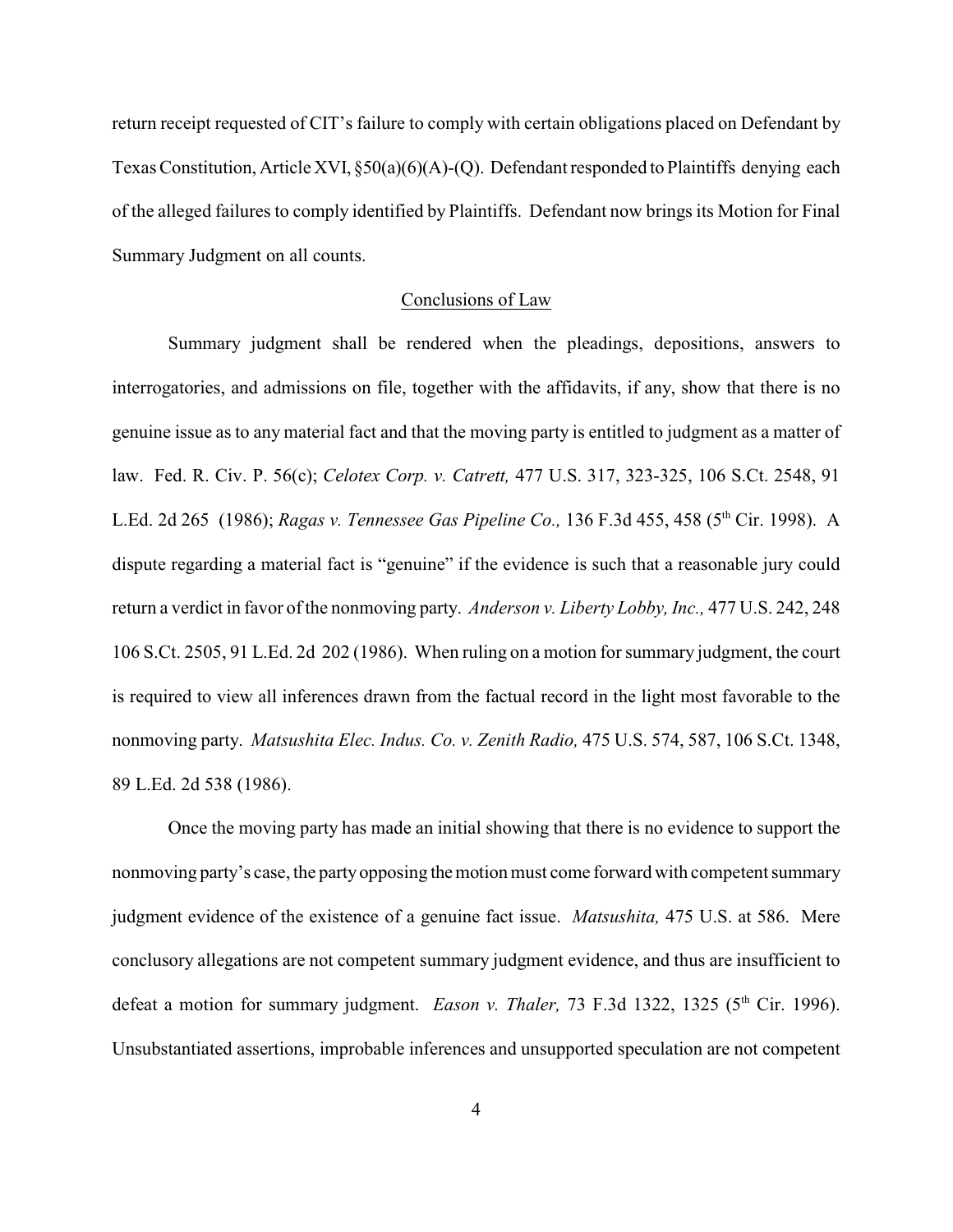summary judgment evidence. *See Forsyth v. Barr*, 19 F.3d 1527, 1533 (5<sup>th</sup> Cir.), *cert. denied*, 513 U.S. 871 (1994). The party opposing summary judgment is required to identify specific evidence in the record and to articulate the precise manner in which that evidence supports his claim. *Ragas,* 136 F.3d at 458. Rule 56 does not impose a duty on the court to "sift through the record in search of evidence" to support the nonmovant's opposition to the motion for summary judgment. *Id., see also Skotak v. Tenneco Resins, Inc., 953 F.2d 909, 915-16 & n. 7 (5<sup>th</sup> Cir.), <i>cert. denied*, 506 U.S. 832 (1992). "Only disputes over facts that might affect the outcome of the suit under the governing laws will properly preclude the entry of summary judgment." *Anderson*, 477 U.S. at 248. Disputed fact issues which are "irrelevant and unnecessary" will not be considered by a court in ruling on a summary judgment motion. *Id.* If the nonmoving party fails to make a showing sufficient to establish the existence of an element essential to its case and on which it will bear the burden of proof at trial, summary judgment must be granted. *Celotex,* 477 U.S. at 322-23.

## Plaintiffs' Section 50(a)(6)(B) Claim

Defendant presently moves for summary judgment dismissing the Plaintiffs' claim that the loan failed to comply with the various provisions of  $\S50(a)(6)$ . It moves for dismissal of the §50(a)(6)(B) claim on the ground that the loan did not exceed 80% of the fair market value of the homestead at the time the loan was made. Section  $50(a)(6)(B)$  states:

Sec. 50 The homestead of a family, or of a single adult person, shall be, and is hereby protected from forced sale, for the payment of all debts except:

(6) an extension of credit that:

(B) is of a principal amount that when added to the aggregate total of the outstanding principal balance of all other indebtedness secured by valid encumbrances of record against the homestead does not exceed 80 percent of the fair market value of the homestead on the date the extension of credit is made.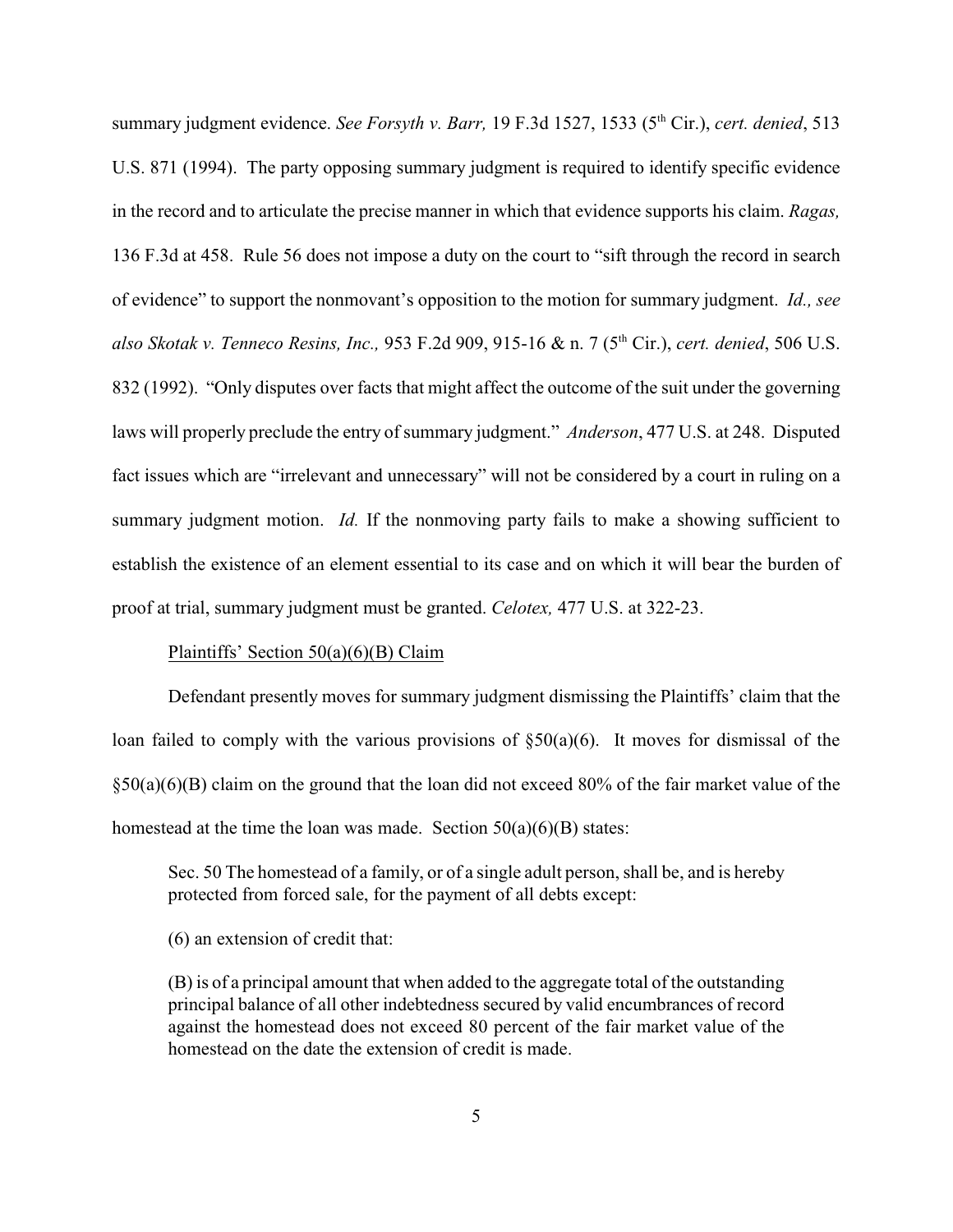Tex. Const. art. XVI, §50(a)(6)(B)..

 The loan amount was \$84,960.00. Defendant attaches a true and correct copy of the Fair Market Value Statement signed by the Plaintiffs reflecting an appraised value of \$118,000.00. See Defendant Exhibit 2. Defendant claims that this proves that the amount of the loan was equivalent to 72% of the fair market value of the property securing the loan. Defendant claims that the amount of the loan was based on an appraisal obtained by the Plaintiffs and submitted to Defendants which reflects a valuation in compliance with the home equity provisions.

The Fair Market Value Statement indicates that the borrowers and lender agree that the fair market value is \$118,000 "as fixed by the attached appraisal." Plaintiffs point out that under  $\S 50(h)$ of the Texas Constitution a lender may conclusively rely on the written acknowledgment as to the fair market value of the homestead property if the value acknowledged is the value estimated in an appraisal or evaluation prepared in accordance with a state or federal requirement applicable to an extension of credit under Subsection (a)(6). Art. 16, §50(h). Here Defendant failed to produce the appraisal upon which the Fair Market Value Statement was made. As such, there is no way the Court can find that the Defendant complied with Art. 16, §50(h) and therefore Defendant's motion on this count must be denied.

#### Plaintiffs' Section 50(a)(6)(E) Claim

Defendant also moved for dismissal of the Plaintiffs'  $\S50(a)(6)(E)$  claim on the ground that the only fee charged Plaintiffs was the loan origination fee of \$2,251.40 and that this amount did not exceed the 3% cap. [Such amount equals 2.6% of the ending loan balance and cannot violate  $§50(a)(6)(E)$ . Section  $50(a)(6)(E)$  states:

Sec. 50 The homestead of a family, or of a single adult person, shall be, and is hereby protected from forced sale, for the payment of all debts except: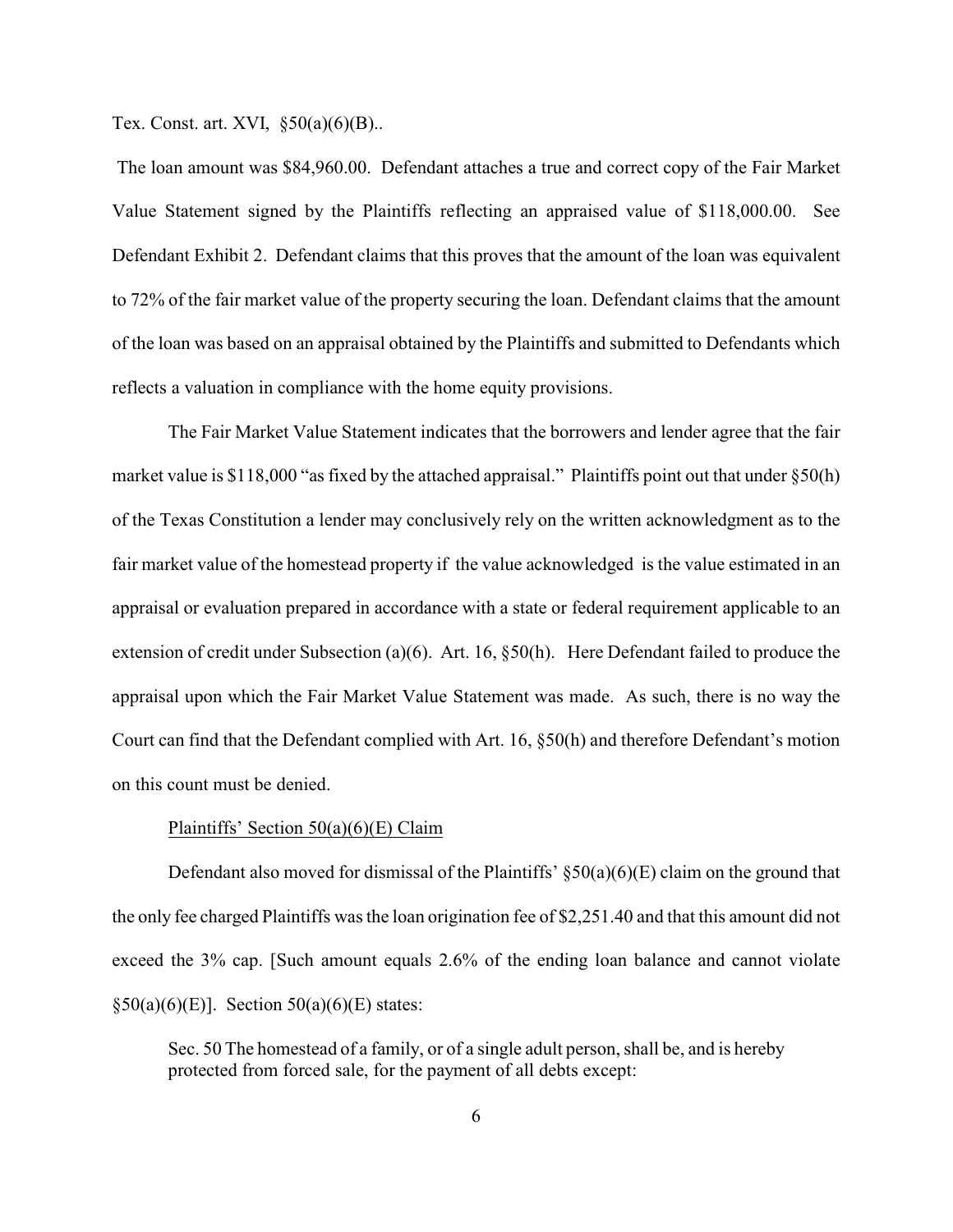(6) an extension of credit that:

(E) does not require the owner or the owner's spouse to pay, in addition to any interest, fees to any person that are necessary to originate, evaluate, maintain, record, insure or service the extension of credit that exceed, in the aggregate, three percent of the original principal amount of the extension of credit.

Tex. Const. art. XVI,  $\S50(a)(6)(E)$ .

 Plaintiffs contend that this section was violated because in addition to the origination fee, they were required to pay other fees that when combined with the origination fee caused the total to impermissibly exceed 3% of the original principal amount of the loan or \$2,548.80 (\$84,960.00 x .03). Both parties provided a copy of the HUD-1 closing statement that reflects the fees paid by the Plaintiffs. In addition to the loan origination fee of \$2,251.40, the Plaintiffs paid an escrow fee of \$200.00, a document preparation fee of \$120.00, title insurance of \$877.00, messenger fee of \$35.00, tax certificate fee of \$37.50, recording fees of \$95.00 and a fee for a certificate of attachment of \$11.00. These are all charges considered fees paid by a borrower under Title 7, Texas Administrative Code §153.5 which are regulations promulgated in connection with the home equity statute. When added together these additional fees together with the loan origination fee total \$3,626.90 which amount exceeds the 3% cap of \$2,548.80. The Motion for Summary Judgment on this claim is denied as it appears Defendant charged fees in excess of the constitutional maximum.

### Plaintiffs' Section  $50(a)(6)(H)$  and  $(Q)(i)$  Claim

Defendant last moves for dismissal of Plaintiffs'  $\S50(a)(6)(H)$  and  $(Q)(i)$  claim that the loan was secured by a lien on property other than their homestead i.e. the Manufactured Home, and that the loan proceeds were used to repay a debt other than one secured by the homestead i.e. the personal property loan on the Manufactured Home. The argument is that in requiring a nonhomestead loan to be paid at closing to itself as the personal property lender on the purchase of the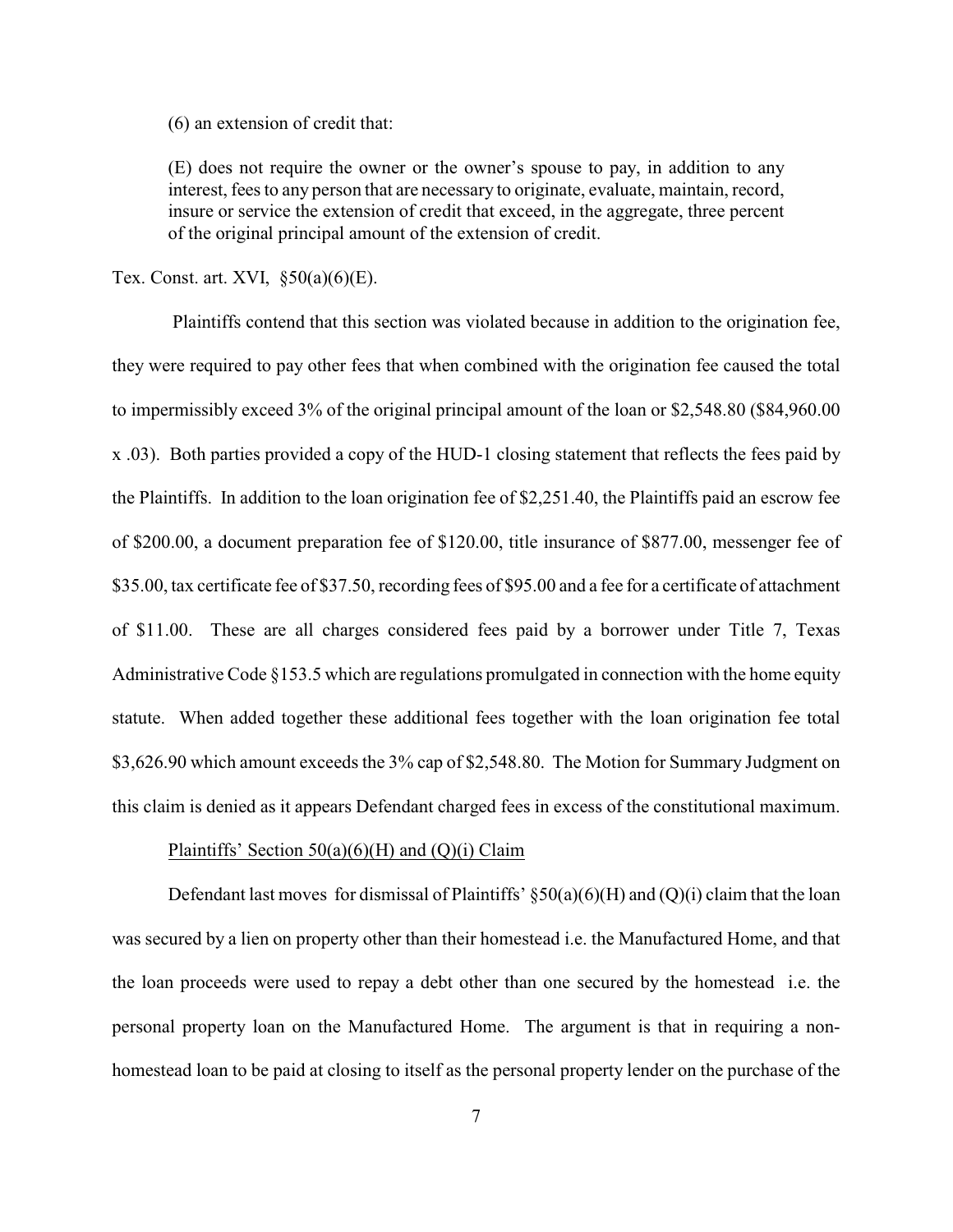Manufactured Home, Defendant violated §50(a)(6)(H) which states:

Sec. 50 The homestead of a family, or of a single adult person, shall be, and is hereby protected from forced sale, for the payment of all debts except:

(6) an extension of credit that:

(H) is not secured by any additional real or personal property other than the homestead.

Tex. Const. art. XVI,  $\S50(a)(6)(H)$ .

In addition Plaintiffs claim that Defendants violated  $\S50(a)(6)(Q)(I)$  as Defendant required Plaintiff

to repay a debt which was not secured by the homestead was a personal property loan. Section 50

 $(a)(6)(Q)(i)$  states:

Sec. 50 The homestead of a family, or of a single adult person, shall be, and is hereby protected from forced sale, for the payment of all debts except:

(6) an extension of credit that:

(Q) is made on the condition that:

(i) the owner of the homestead is not required to apply the proceeds of the extension of credit to repay another debt except debt secured by the homestead or debt to another lender.

Tex. Const. art. XVI,  $\S50(a)(6)(Q)(i)$ .

Defendant counters that at the time the loan was made, the Manufactured Home had already been secured to a foundation and claimed as homestead as admitted by the Plaintiffs in their Answers to Interrogatories which Defendant attached as Exhibit 3. As such, Defendant asserts that the Manufactured Home was permanently attached to the property, no longer considered personal property, and that the purchase money lien could be refinanced with a home equity loan on the real property of which the Manufactured Home was now a part.

Defendant cites to Section 19(1) of the Texas Manufactured Housing Standards Act which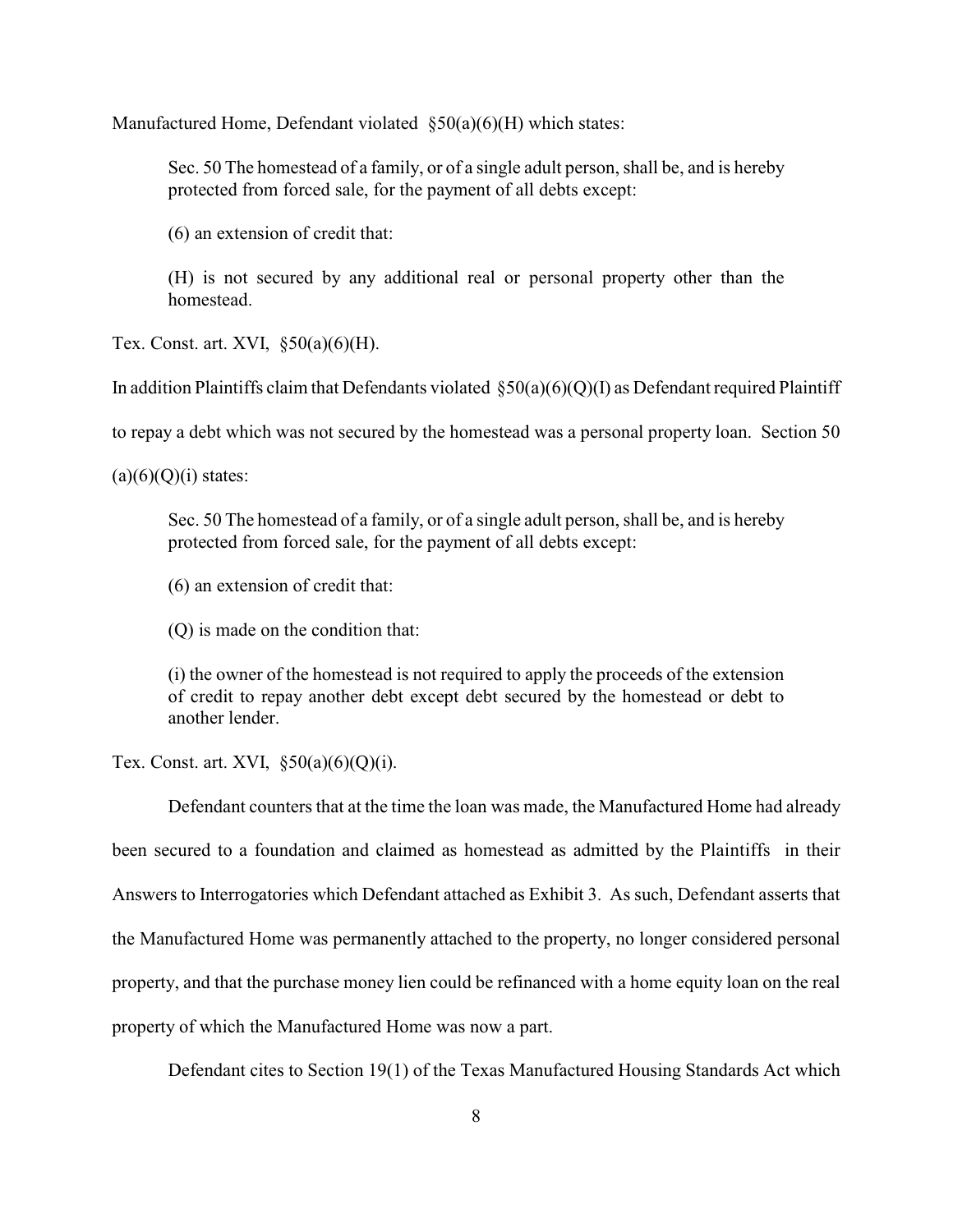states:

If a manufactured home is permanently affixed or becomes an improvement to real estate, the manufacturer's certificate or the original document of title shall be surrendered to the department for cancellation. The legal description or the appropriate tract or parcel number of the real estate must be given to the department when the certificate or document of title is surrendered. The department may not cancel a manufacturer's certificate or a document of title if a lien has been registered or recorded on the manufactured home. If a lien has been registered or recorded, the department shall notify the owner and each lienholder that the title and description of the lien have been surrendered to the department and that the department may not cancel the title until the lien is released. Permanent attachment to real estate does not affect the validity of a lien recorded or registered with the department before the manufactured home is permanently attached. The rights of a prior lienholder pursuant to a security agreement or the provisions of a credit transaction and the rights of the state pursuant to a tax lien are preserved. The department shall issue a certificate of attachment to real estate to the person who surrenders the manufacturer's certificate or document of title.

Act of June 15, 2001, 77<sup>th</sup> Leg., R.S. ch 1055, §2, sec. 19(1), 2001 Tex. Gen. Laws 2331, *repealed* 

*by* Acts 2001, 77<sup>th</sup> Leg. ch. 1421 §13, 2001 Tex. Gen. Laws 5020, eff. June 1, 2003.<sup>1</sup>

Defendant cites to Section 19(A) of the Texas Manufactured Housing Standards Act:

CERTAIN MANUFACTURED HOMES CONSIDERED REAL PROPERTY. (a) A manufactured home that is permanently attached to the real property is classified and taxed as real property if the real property to which the home is attached is titled in the name of the consumer under a deed or contract for sale. A manufactured home is considered permanently attached to real property if the home is secured to a foundation and connected to a utility, including a utility providing water, electric, natural gas, propane or butane gas or wastewater services.

Act of June 15, 2001, 77<sup>th</sup> Leg., R.S., ch. 1055, §3, sec. 19A, 2001 Tex. Gen. Laws 2331, *repealed* 

*by* Acts 2001, 77<sup>th</sup> Leg. ch. 1421 §13, 2001 Tex. Gen. Laws 5020, eff. June 1, 2003.<sup>2</sup>

Defendant made the loan in question in 2000 so the foregoing provisions do not apply as they were

<sup>&</sup>lt;sup>1</sup>TEX. REV. CIV. STAT.ANN. art. 5221f, §19(1), *repealed by* Acts 2001, 77<sup>th</sup> Leg. ch. 1421, §13, eff. June 1, 2003.

<sup>&</sup>lt;sup>2</sup>TEX. REV. CIV. STAT.ANN. art. 5221f, §19(A), *repealed by* Acts 2001, 77<sup>th</sup> Leg. ch. 1421, §13, eff. June 1, 2003.